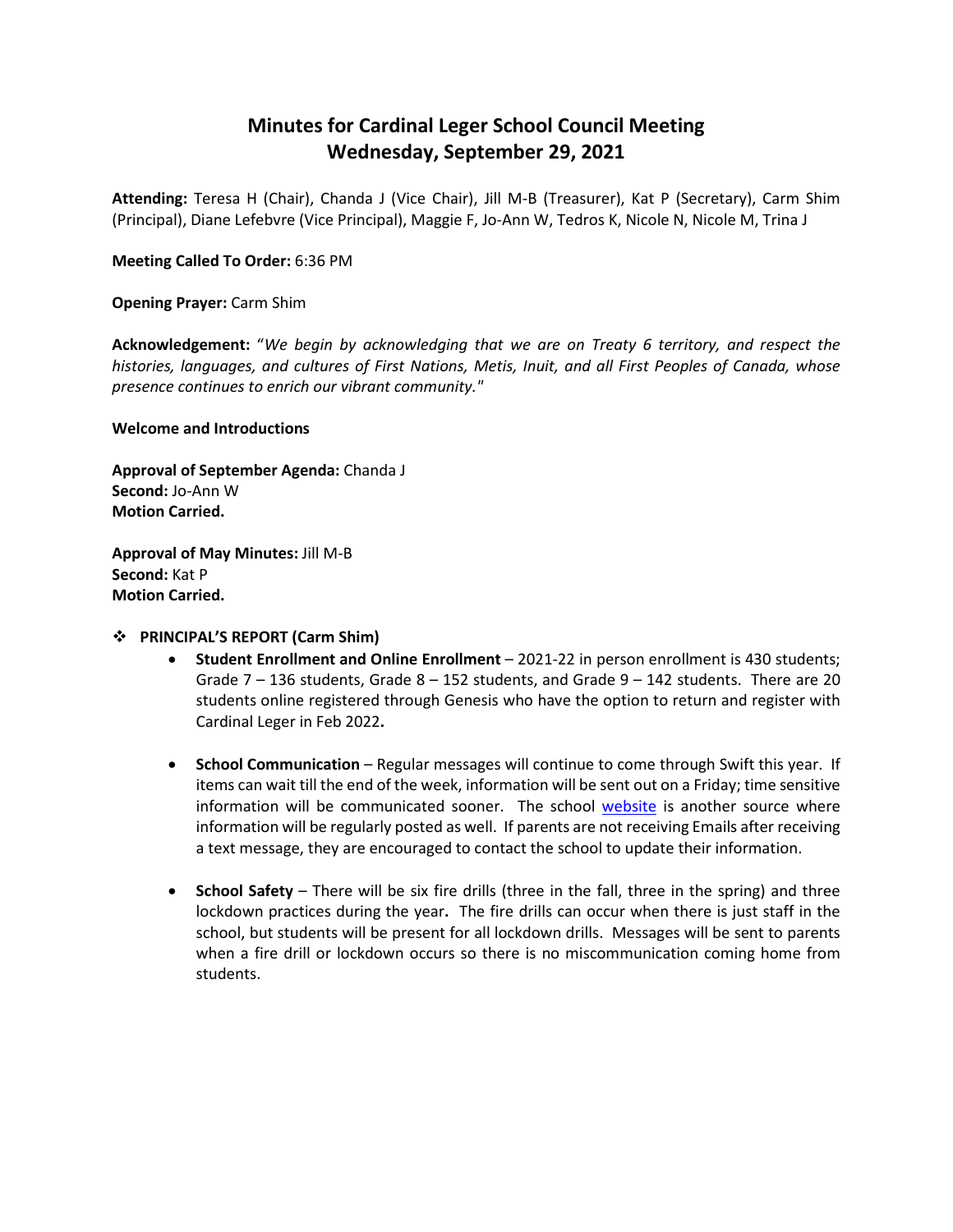- **Covid Updates**
	- **Daily screening checklist –** Students are required to quarantine for 14 days if they're a close contact and are not fully vaccinated.
	- **Fieldtrips**
		- Students and staff are not asked if they are vaccinated, but depending on the fieldtrip venue, students may need to bring proof of vaccination or a negative rapid test with them. This will be noted on the fieldtrip form.
		- Fieldtrips are continuing for extracurricular activities, but cohorts cannot be combined, i.e. Music and Film Studies.
	- **Student Experience**
		- Students have access to lockers this year and are changing rooms for classes.
		- Music programming is currently being done in the gym with students sitting 2 metres apart. Programming will need to be further revamped once Phys Ed classes move back to the gym in the winter.
		- Enhanced further cohorting for lunch Grade 7 students are eating in the gym, and Grade 8 and 9 students are eating in their classrooms.
		- Physical distancing wherever possible, i.e. clubs meeting at lunch must space out.
		- Students are strongly encouraged to remember to bring their water bottle to school daily.
- **Verification of Registration** Annual update of information on your child(ren)**.** Verification of address, emergency contact, medical alerts, etc. Is done online through the Parent Portal on School Engage. Half of the school population has completed this already; reminder Emails will start to go out next week to families who have not completed this.
- **Summary Reports**
	- January summary report/report cards will not come out this year. For students going into Grade 10 next year who need to provide a snapshot of their child's marks, the school will work closely with those schools to make sure the students have what is required for their application.
	- **Parents are encouraged to review their child's progress online throughout the year** through PowerSchool. Upcoming tests and assignments can be viewed on Power Teacher Pro portal. Parents can also sign up for Google Classroom notifications if their child misses turning in an assignment, which can be arranged by contacting your child's teacher.
- **Truth and Reconciliation** Recognized today at school because all ECSD schools are closed tomorrow in honour of the National Day for Truth and Reconciliation**.** Students learned about the history of the orange shirt and had a discussion with survivors about their residential school experience, and the recent burial discoveries. Students also took part in decorating their own orange t-shirts, and there is an informative display up in the school.
- **School and Parent Council Budget** Not very healthy this year because of enrollment; the school gets no funding for the students enrolled online. The school is making a wish list, which will be presented at a future meeting.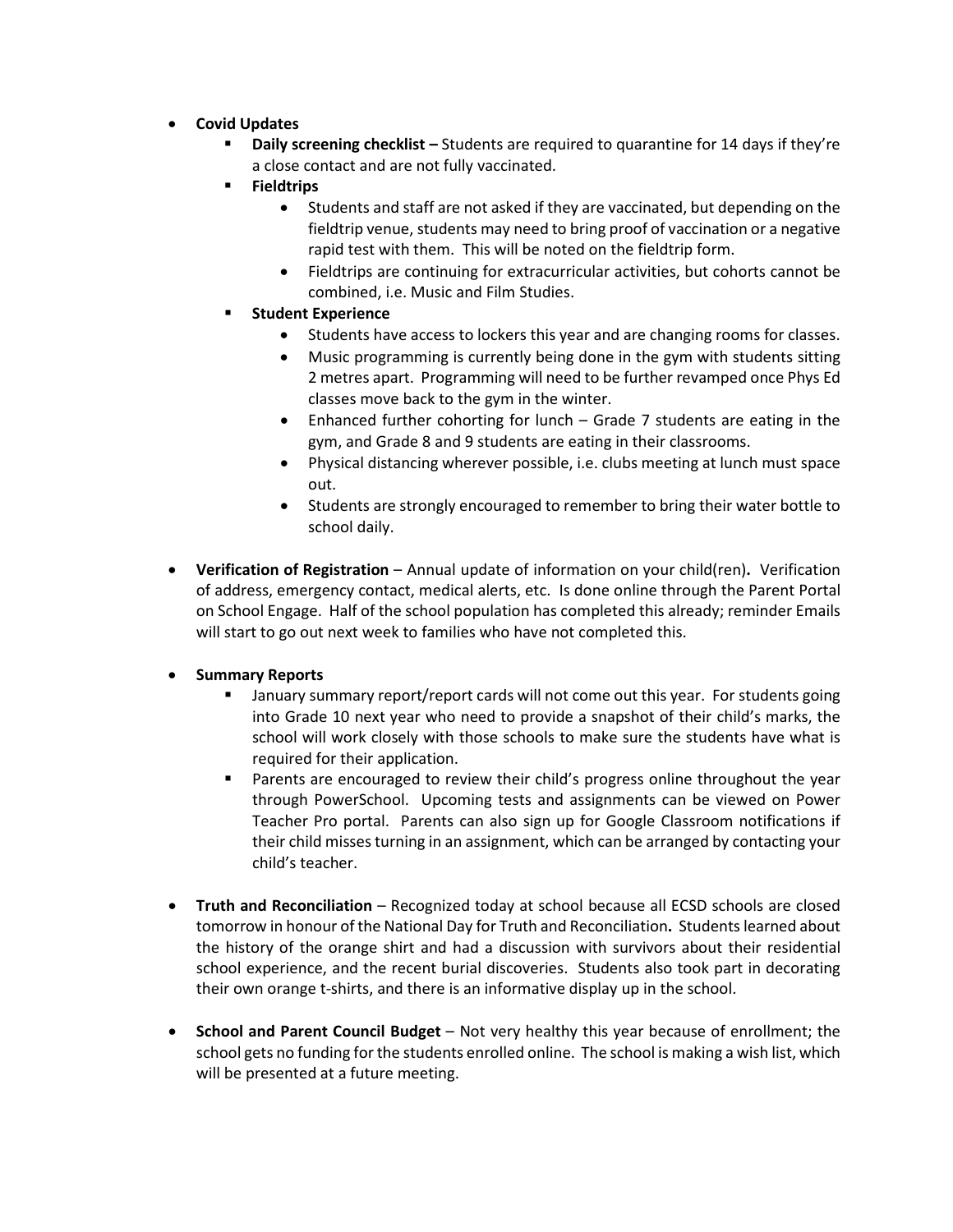- **Upcoming Dates of Importance**
	- Thu, Sep 30 No school (National Day for Truth and Reconciliation)
	- Mon, Oct  $11 No$  school (Thanksgiving)
	- Mon, Oct 18 No school (Faith Development Day for Staff)
	- $\blacksquare$  Thu, Oct 21 Picture retake day
	- Thu, Nov 4 Celebration of Learning/Parent-Teacher interviews which will take place virtually over Microsoft Teams from 1:30-5 PM and 6-8 PM
	- $\blacksquare$  Thu, Nov 11 No school (Remembrance Day)
	- Fri, Nov 12 to Mon, Nov 15 inclusive No school (Fall Break)
- **CHAIR'S REPORT (Teresa H)** 2020-21 report has been submitted to the school board. We did fairly well last year for having to do all of our meetings online. Highlights include:
	- Facilitating an AGM where a new executive was elected
	- Five School Council meetings and five Fundraising Association meetings were held over Microsoft Teams
	- We maintained our membership with the Alberta School Council Association, and two executive members participated in the first-ever parent engagement in priorities for planning discussions
	- The Fundraising Association provided financial support to the school by funding awards for highest academic average per grade, Shrove Tuesday activities, Numeracy Week, online learning subscriptions, science class sets, and a new FM/digital messaging system
	- Current School Trustee Sandra Palazzo accepting an invitation to attend one of our meetings

#### **NEW BUSINESS (Teresa H)**

- **Election of Executive –** Position terms are for one year. As operating procedures state a parent may hold the same position for up to two terms, Chanda J will be stepping down as Vice Chair and Kat P will be stepping down as Secretary. Election results were as follows. The search for a new Secretary will continue at the next meeting.
	- Chair Teresa H
	- Vice Chair Jo-Ann W
	- $\blacksquare$  Treasurer Jill M-B
	- Secretary Vacant
- **Best Buy Technology Grant (Oct 14 deadline) –** Last year Cardinal Leger applied as one of 730 schools Canada-wide for a Best Buy Technology Grant. Twelve schools were chosen to receive the grant, but we were not one of them. Discussion and decision that we will not apply for the Best Buy Technology Grant this year, but we will continue to look for other grant opportunities that are better suited to our school's needs.
- **Opening Prayer**  We are always looking for volunteers to share an opening prayer at our meetings**.** If you are interested, please contact the school.

**Next Meeting:** Wednesday, November 24, 2021, at 6:30 PM via Microsoft Teams

**Motion to Adjourn:** Chanda J **Second:** Kat P **Motion Carried.** 

**Meeting Adjourned:** 7:19 PM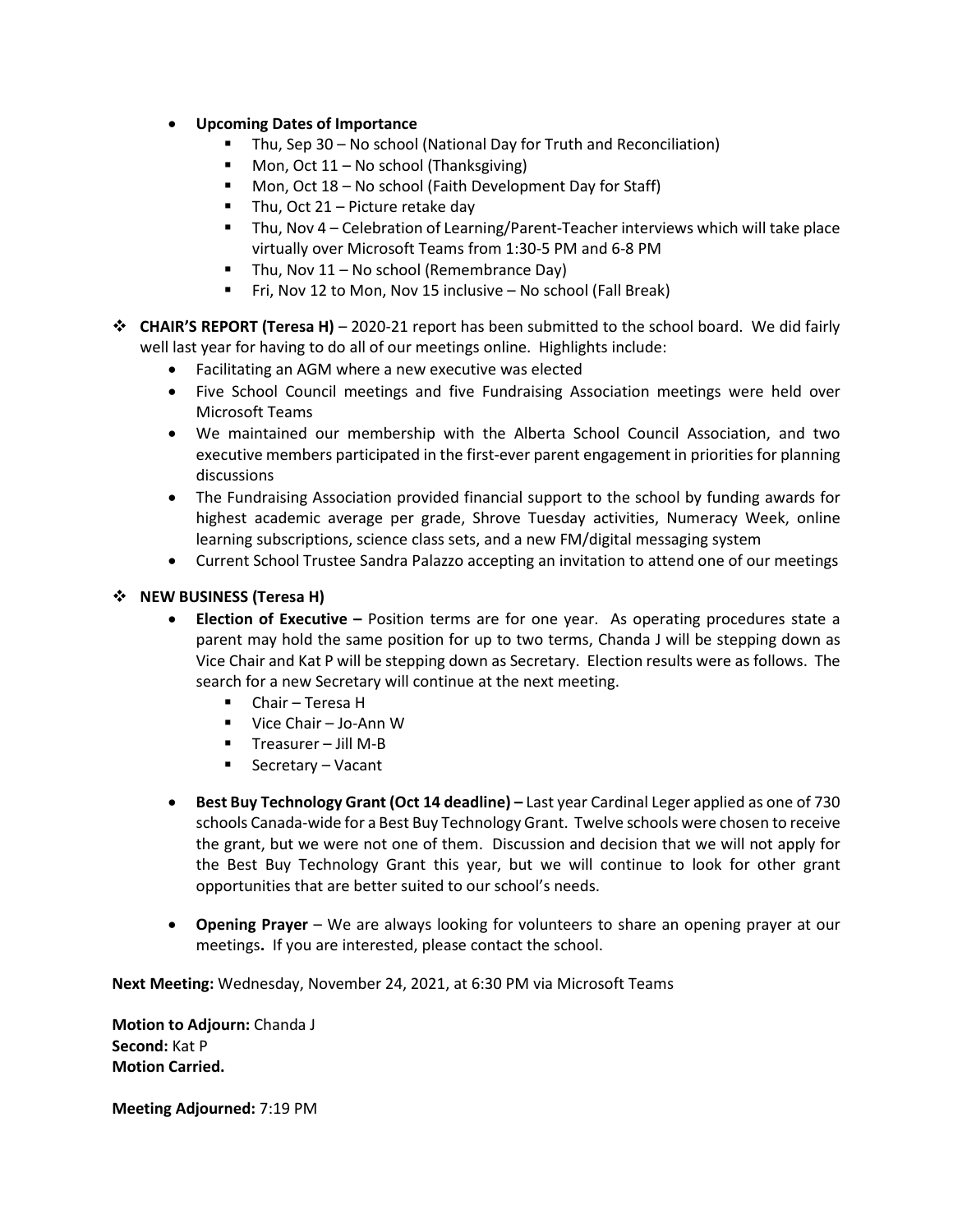# **Minutes for Cardinal Leger Junior High Fundraising Association Meeting Wednesday, September 29, 2021**

**Meeting Called to Order:** 7:19 PM

**Approval of September Agenda:** Chanda J **Second:** Jill M-B **Motion Carried.**

**Approval of May Minutes:** Chanda J **Second:** Jill M-B **Motion Carried.**

- **APPROVAL OF FINANCIAL STATEMENTS (Jill M-B)** Waiting on a few more items to come in before the 2020-21 statements go to the auditors for review. We had no outstanding liabilities at the end of the year. Account overviews:
	- **Casino Account –** Opening balance on July 1, 2020, was \$75,793.11. We made 72 cents in interest. We had a few disbursements, which was discussed in the annual report. Closing balance on June 30, 2021, was \$44,260.90. Typically we would only have one more year to spend this money, but, due to Covid, we can apply for an extension through AGLC if we would like to extend that deadline.
	- **General Account** Opening balance on July 1, 2020, was \$1,833.23. We had a few disbursements, which was discussed in the annual report. We made \$205.00 from the Flip Give app fundraiser. We also had \$54 in service charges, which Jill has discussed with the bank so we have no service charges in 2021-22. Closing balance on June 30, 2021, was \$1,077.10.

**Motion:** Chanda J motions to approve the financial statements from July 1, 2020, to June 30, 2021. **Second:** Kat P **Motion Carried.**

#### $\div$  DIRECTOR APPOINTMENTS (Teresa H)

- **Election of 2021-22 Executive** Position terms are for one year. As operating procedures state a parent may hold the same position for up to two terms, Chanda J will be stepping down as Vice Chair and Kat P will be stepping down as Secretary. Election results were as follows. The search for a new Secretary will continue at the next meeting.
	- Chair Teresa H
	- Vice Chair Jo-Ann W
	- $\blacksquare$  Treasurer Jill M-B
	- Secretary Vacant
- **Directors-at-Large –** Bylaws stipulate up to three additional Directors-at-Large can be appointed with voting power to make up the Board as a whole. Trina J was voted in as one of the Directors-at-Large. If anyone is interested in filling one of the two remaining spots, please contact the school.